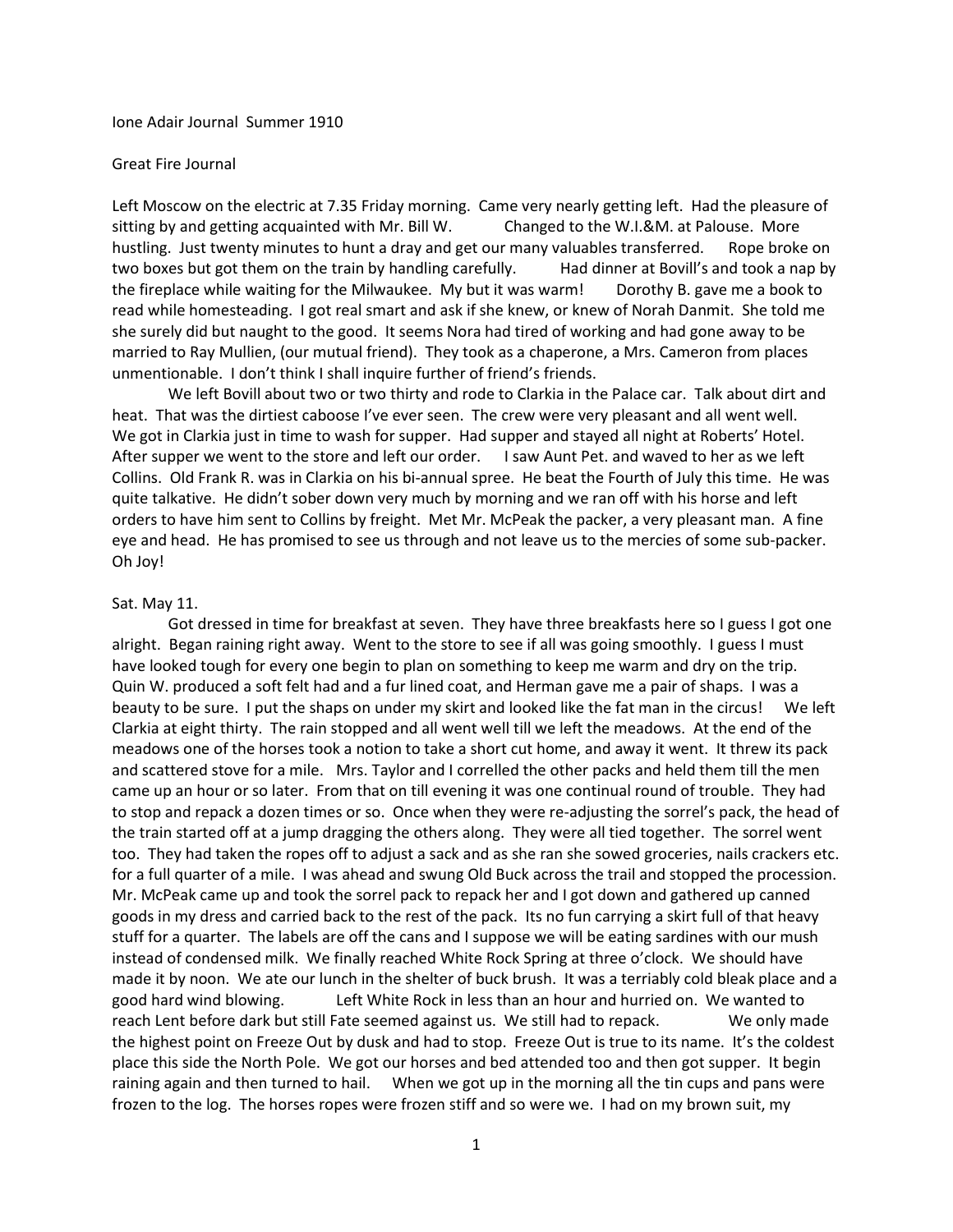sweater and Quin Wilson's big coat and still my teeth chattered. We left Freeze Out about seven o'clock and most of our way lay through snow for about three miles. Just before we left Freeze Out proper the old white horse slipped on the trail and went rolling down over the mountainside for fifty five or sixty feet before she found a tree to stop herself against. She rolled over and over like a rubber ball, her neck in under most of the way. We never expected to see her with a pack on again but as soon as she stopped she scrambled to her feet and started up hill again with the pack going every which way. The men stopped her and repacked her and the procession started on again, only to get another horse down in the snow. She was easily dug out and on again. The next horse to be repacked was the sorrel, the breast strap to the pack harness broke as she was coming up hill and let the pack slip back over her hips. She tried to buck it off but the snow was so deep and soft that she did not succeed. She was repacked and we started on.

We finally reached Lake Thelma. Above the lake is a very straight steep climb. It being on the north side the snow had drifted until it was many feet deep. We dismounted and walked and slid down to the bottom, leading our horses as best we could. We made it to Mrs. Torsen's by four o'clock with no further trouble, but it was too late to try coming on over to my claim as the trail was a new one to all. We had dinner and Mr. McPeak started out to find the trail.

### Monday, June 13.

Unluck day. We left Torsens at eight o'clock. Got a horse down in the mire the first thing. It was the same poor old white that rolled down hill. She went in so deep that she had to be unpacked before they could get her out. The trail was old and very hard to follow. We got to May Calkin's without any further trouble. In crossing the swail from May's to my cabin we got two horses down in the mire. It was ten thirty when we finally reached the cabin. A record breaking trip for time surely.

There was absolutely nothing at the cabin but a roof, four walls and a bed in one corner. We unpacked and set up the stove. It came through all right, only one little piece broken, but lost four bolts. The men wired it together so it is doing nicely. After dinner Papa and Mr. McPeak run the lines over to Mrs. Taylor's and looked for the fabled trail that we paid a twenty apiece to have cut. It had vanished. They ran the lines to the cabin and found a large tree had fallen across it, knocking one end out of commission entirely. They got back about four o'clock and Mr. McPeak started back to Clarkia.

We slept in Mays cabin and are still using it as a bedroom, as there are a number of trees near my cabin which are dangerous.

#### Tuesday, 14, 1910.

Daddy cut a trail to water and dug a spring. We run the lines on the two forties near the cabin to be sure the cabin was on my land. I have about twenty feet to spare. Such luck. In the early day we started too Mrs. Taylors to reblaze the trail so we could follow it after the men had gone. It took us four hours and a half to make the trip. It's only three quarters on the section line. After an early dinner Papa and I started out to run the lines on the rest of my claim. We got along very well. I think I'll be an expert trail and blaze hunter ere long. I kept the line coming back and Papa split the forties to estimate the timber. He is not at all pleased with the outlook. Unless spruce should be as valuable as white Pine I'm liable not to remain as long as was expected.

#### Wednesday, 15.

Took Boomers door and loose shakes to make a table and some shelves. Worked and fought misquitoes till we're black in the face. Daddy tried his hand at the furniture deal and was quite handy. We have put the stove indoors, made a table, three shelves, a stool and took heart to undo the provisions. They were a sight. The night we arrived at Freeze Out I took all my napkins, towels, dish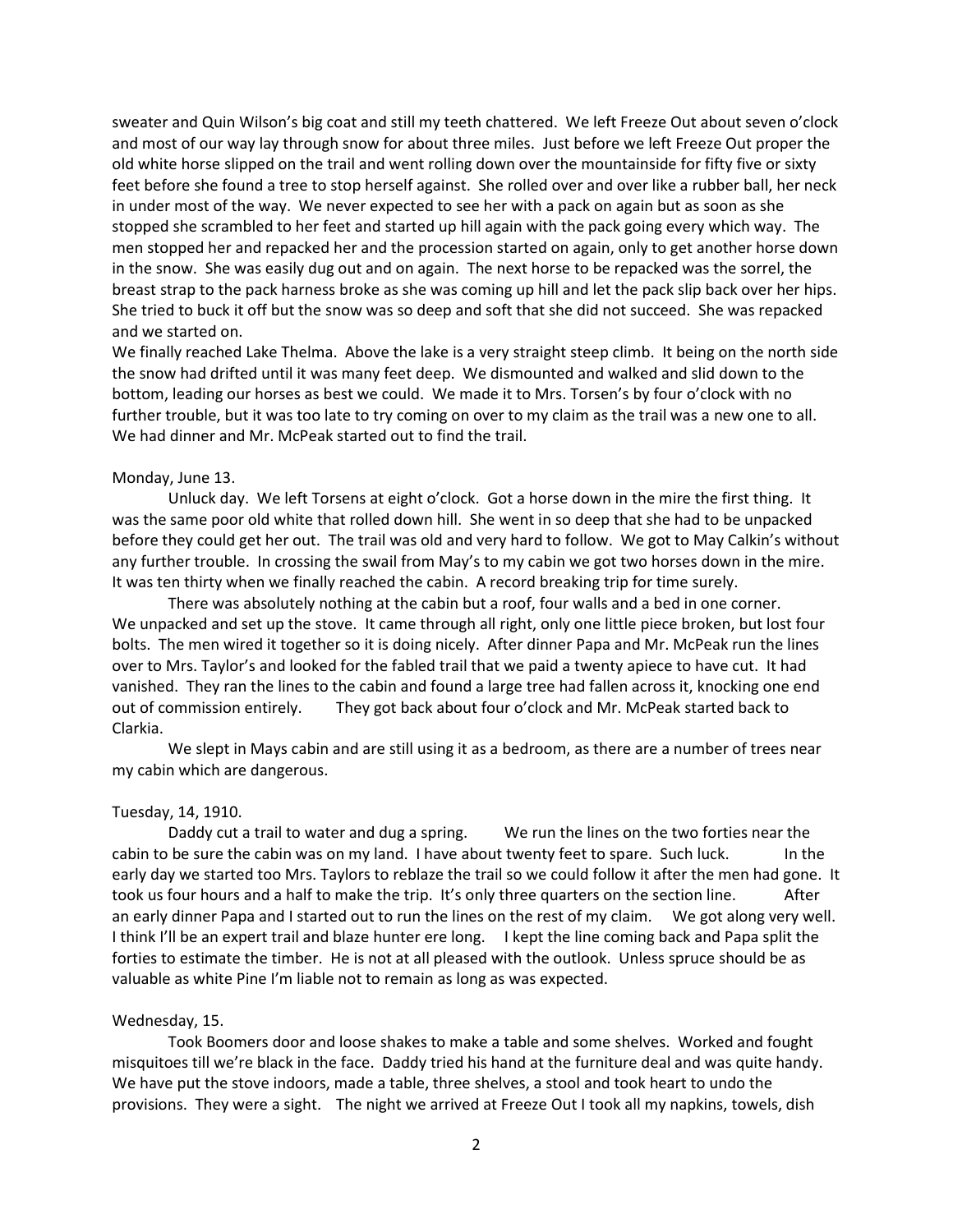cloths and table cloths and tied the sacks of groceries in. Every sack was broken and things were in a terriable mess. No one was to blame. The Wilsons had wrapped all securely, and McP. could not help it that our troubles did not come singly. It was very provoking, when we were as tired as could be to find beans, peas, coffee, split peas, postum, lard ets all in one general mixture. I sorted all I could and tied them up in everything I could get hold of except my stockings. Mrs. Taylor was very angry over the state of affairs and sputtered considerably. I held my tongue but could not keep my teeth from chattering. My! but I was cold.

When we got only to Torsens on Sunday the lady had another spell. I'm afraid I'll have troubles of my own if I keep this red head down where it belongs.

Poor Mrs. Taylor was very much disheartened at her prospects, no trail and a broken cabin. She seems also to have the idea that she's been done on the partnership affair because she cant get some things in to her claim. She and Daddy have been discussing things. I've kept out so far.

### Thursday, 16.

Did not get up till eight, dressed and started for the kitchen. On the way heard McPeak call and so will know the worst soon.

Later. McP. arrived with the rest of the goods. Mrs. Torsen, Myrtle Durham and Claude Dunbar came in with him. Mrs. Taylor's stove did not come and they could get no one to come in and work. Mrs. T. still has no home and is all broke up. She has cried twice this morning and would eat no breakfast. I guess I'm in for it now for certain. We can do nothing and can not hold the pack train for two days to cut her a trail. She thinks stronger than ever that she's been done in the deal. We settled with Mr. McPeak and paid thirty seven fifty for our shares each. It costs some to eat and travel in this country. I wanted very much to go over the trail as far as Torsens with the men when they went back but Mrs. Taylor would not hear to it. It is about three miles or an hour and a half walk. So I guess Onie will tramp her own yard for awhile. The men left about ten thirty. Before leaving they cut down a tree in May's yard that was predisposed to fall towards the cabin. It just struck the edge of the porch and split two shakes as it fell.

We are now as babes in the woods and a mighty big big woods at that. I don't believe there's robins enough in this corner of it to do their duty at covering if anything should happen. I got busy as soon as I could after Daddy had left and worked hard. I made a table to use as a writing desk and a shelf for a china closet. It was night before I knew it. My but the nights are big out here. I'll bet they'd be large enough for Miss Caldwell here. They'd suit better than the park bench I'm sure. We went to bed about seven thirty to keep from being eaten alive. We had a slight thunder shower, which made the trail to our bedroom quite wet. You don't mind that when you get use to it.

#### Friday, 17.

Spent the day reading and sewing. I made me a black sateen corset cover. There's some class to that. I even French seamed it. We have not seen any game yet. There's an old grouse that keeps up a continuall drumming near the cabin. Daddy tried to get him while he was here but failed so he drums on faithfully. The chipmunks are getting very tame. We saw deer tracks on our trail as we were coming over this morning.

#### Saturday, 18.

Another day. This is bath day. Wonder how it will seem to bath in a thimble full of water. Laid in a good supply of bark in case of rain and took my bath. Twas hard but not what I had expected. Causally mentioned Torsen's and the trail. Mrs. T. thinks it might be well to plan on going over to dinner tomorrow. Went to bed early to avoid the rush and get up late for the same reason.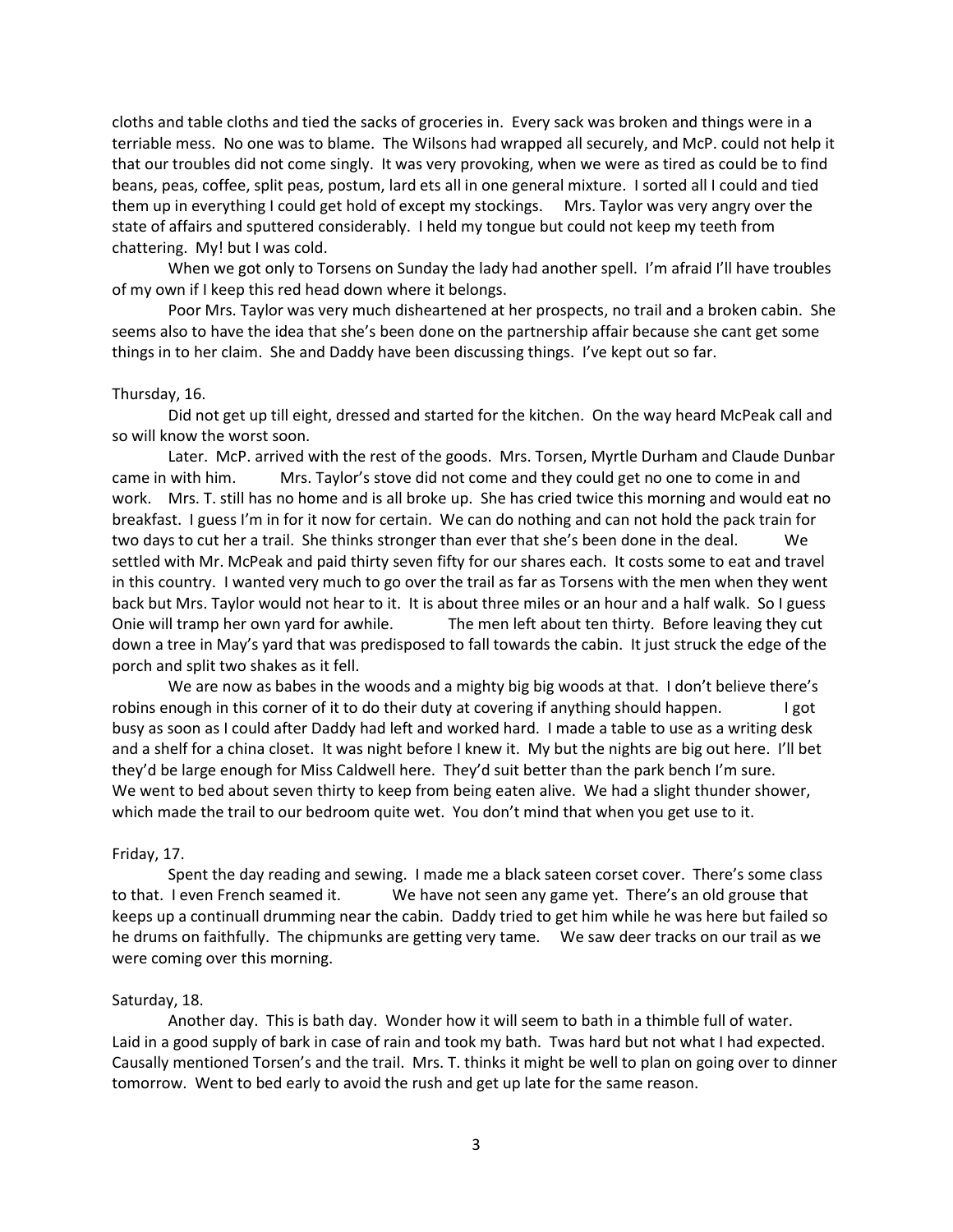Sunday, June 19.

Didn't wake up till eight oclock. That's doing well for me. Mrs. Taylor was dressing very funny and I ask why she did so. She told me to avoid getting wet when we crossed those dreadfull meadows. That she had dreamed and lived through that awful walk all night and if she had to take it she would and be glad when it was over. I told her I wouldn't take it for anything if she felt that way about it. I made the remark Sat. that we would have to give in one to the other. When she wanted to go to her cabin I was ready to go with her and when I wanted to visit Torsen I'd like to have her go with me. Well! She threw that up at me and told me I was decidedly selfish, that this was a business trip for her. She was here to homestead and not to visit. She didn't care to visit but would save her strength to go back and forth to her claim. If I could get some one in here to stay with me and go visiting that she'd go to her cabin and camp, and attend to business. Well I wouldn't think of such a thing and told her so, and that papa would be very angry about it, and we would not go a step towards Torsens. I sure don't care to seem the selfish one if I'm not, but maybe my vision is terriably distorted. She kept talking walk till about eleven, when I finally got her to understand I would not go, and I sat down to write.

I'd been writing but a short time when I heard a call. I lost no time in answering. It was Torsens coming to spend the day. Gee! but I was glad to see them! So Sunday has not been so long and hard as it seemed. I'm sorry the lady and I had words. I expect old reddy will get me into trouble yet. Myrtle, Claude and I are going to explore the Avery trail next Tuesday if all goes well. Its getting late so must adjourn till tomorrow.

#### June 20, 1910.

Rained and blew all night. Fought misquitoes till I couldn't sleep. Woke up at seven but it was too wet to go to the cabin so tried to sleep. Managed beautifully, didn't wake up till ten twenty. Grass still wet. Strapped on my gun, put on Papa's old coat and went to the cabin. We had breakfast at eleven fifteen and sat down to tell stories. When tired I tried to write but decided to comb my hair. I pulled it all down over my face in grand style and gave it a fine rubbing. Mrs. Taylor went to the spring and left me to pull my hair to my hearts content. Our looking glass hangs directly in front of the door, and imagine my surprise upon looking in to see if my hair was parted straight, to see a strange man standing looking at me. I was startled for sure. He introduced himself as Mr. Nifong of Clarkia and said Papa had sent him to help build a trail to Mrs. Taylors and cut down the trees around the cabin. Whew!. A man for that. I thought I'd never see another. He went to work at once to fell a large dead tree next to the cabin. He could not run the saw alone so Mrs. Taylor and I helped him. He didn't swear once, although he mentioned it. The saw needed setting and was rusty, and he had no wedges that would work well. We finally got it down with four good feet clearing to spare. It looked mighty doubtful for a while. He is working the saw into shape to try the other trees in the morning and a terriable screaching he is making of it. His hair is as curly as Mrs. T's. The sawing put my writing out of commission. I can hardly read it. Our bacon's about half gone. I guess we have good appetites. Mrs. T. fooled me into thinking I was eating a fried egg this morning when it was but a nicely browned potato cake.

### June 21, 1910 still

Went over to the bedroom in the rain. It rained some in the night but looks fairly good this morning. Tried to get up early to get breakfast for Mr. Nifong. Made it at seven ten. That's pretty good after getting up at eleven the morning before but I'll have to prod again and do better. Burned three brush piles in the rain last night. The place looks different already. I really believe a man is a necessary evil. My dirt floor is mighty damp. I've had feet for a week. Mr. Nifong went to roll a large log this morning and broke the "canthook." We've been patching it. I don't know whether it will work or not.

I put some dried apples to soak for supper. Mrs. Taylor said they'd be no good unless they were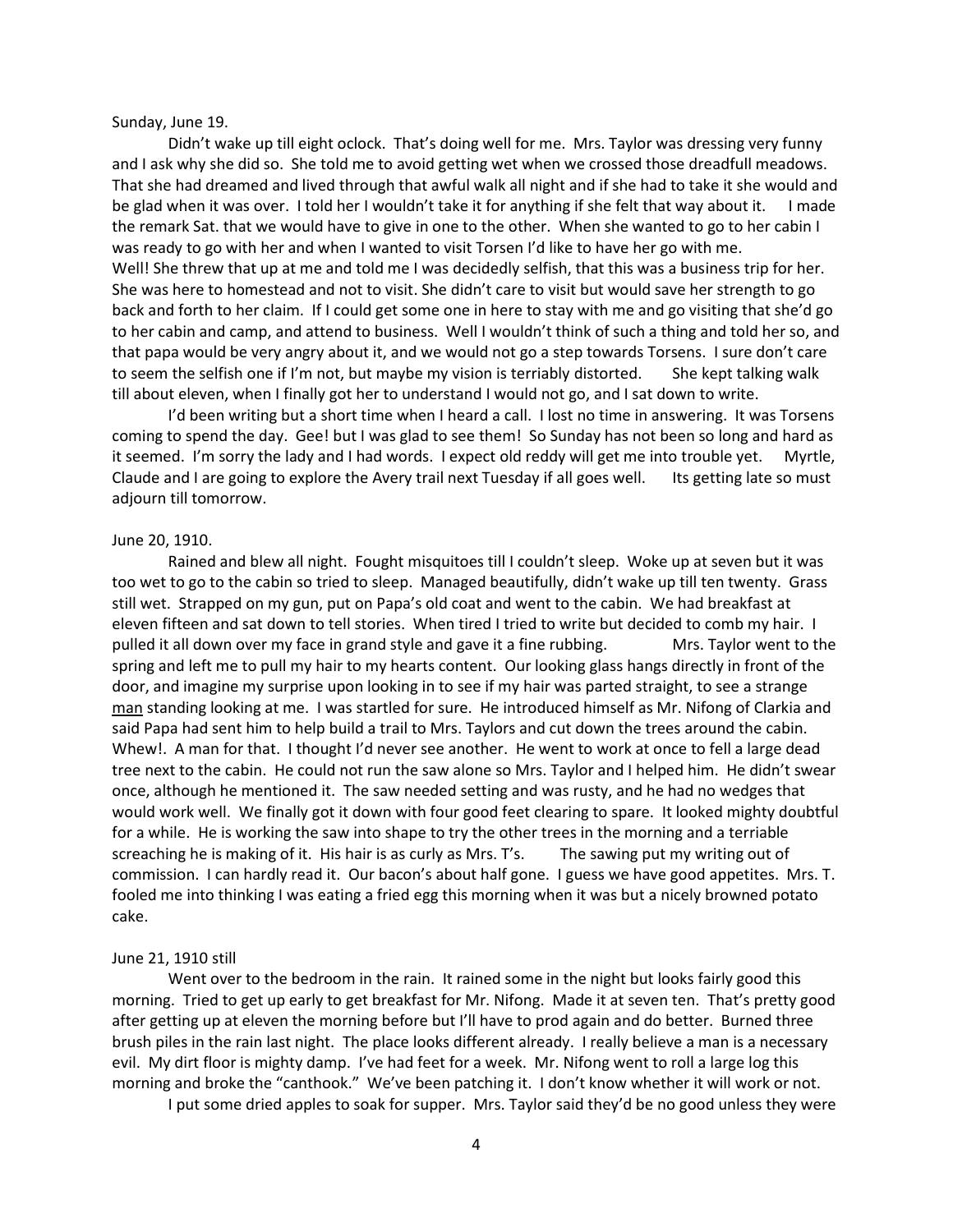first class. Who ever heard of dried apples or prunes being anything but first class. I've decided where to have my garden and will probably plant onions tomorrow. We had onions for supper last night and didn't have company either. Such extravagance! I'm sure Brer' Chedsey would be pleased to see me sailing around with his revolver strapped over my shoulder. The straps too long to go around my waist and he is not very much to brag of. I don't understand how he ever kept from loosing it. I must write to Cad today. I wish I was sure when I could mail it. Possibly before the Fourth. We gave up the trip over the Avery Trail when the man came it. Will try it later. If the weather permits will go and view the "wreck" as we call Mrs. T's cabin and see what can be done for it. Its dinner time so will stop and go to work.

### Wed. June 22, 1910.

Weather very fine. Got up at five oclock to get Mr. Nifong's breakfast so we could go to Mrs. Taylors. Had to swim the bushes were so wet with dew. Mr. N. was just getting up when we reached the cabin. I nearly talked the arm off the man today and found that he attended the U of I at one time and was well acquainted with Ben McConnell. His parents live out North West of Moscow. I helped him saw down three trees yesterday. My my shoulders are lame. All three trees averaged no less than three feet each in diameter. I've been pulling up brush, too. If I keep this pace up I'll be a regular Sampson. Minus the hair. Mine gets so full of pine needles and moss that I'm afraid I'll not have much left by fall.

Mrs. Taylors cabin was in a terriable condition. One tree had mashed it flat. Mr. N. chopped and rolled that off and then cut down a large decayed white pine back of the cabin. It didn't come up to his expectations and went across the cabin also knocking it still flatter. It had but good logs enough to build about three logs high from the wreckage. It looked much like rain so after lunch Mrs. T. and I came back and left Mr. N. tearing down Sherer's old cabin to finish out Mrs. T's. We lunched on bread, butter and a can of sardines beside the little stream between the two cabins. They had the laugh on me as I sat there on a log swinging my feet, a revolver over my shoulder, reading a piece of a Sunday School paper that had been wrapped around the lunch. The contrast was quite noticeable. I think we'll have macaroni for supper for a change. The potatoes are lasting well but the bacons going fast. I don't know what I'll do then, probably learn to like salt pork. We have a good fat piece of that on hand.

### June 23.

Mr. Nifong did not get in until nearly seven last night. He's a poor guesser at time. We have but one timepiece in the crowd, Mrs. Taylors watch. So we watch it carefully for fear it will run down. We beat him up this morning. We were dressed at at the cabin at five thirty. I guess that surprised the gentleman some. After breakfast we started for Mrs. Taylors again. Mr. N. went on ahead and we got lunch ready. The man must have worked dreadfully hard the day before for he had the walls up all ready to roof. They put on the shakes yesterday and chinked the cabin. Mrs. T. has the gentleman cutting trail today. She is the most changeable person I have ever been with. She hasn't the slightest idea what she wants nor when she wants it. She swore she'd have no trail and that she would have a trail. She'd have a man pack her things over and that she'd have a horse pack them over. She had not thought though that when Mr. McPeak brings the stove he'll be the only man near to pack, so she might as well have the horse take them in and make a trail. If she's to go there every day or every other day I hope she gets the brush cut anyway. I've nearly lost my eyesight trying to buck brush and watch for blazes. Mrs. T. would lose herself entirely I believe. I've tried letting her lead and have to eventually go ahead and hunt the trail myself. While we were gone today a party of chipmunks had a dance on our perfectly good tablecloth, and ate our oatmeal mush.

June 24.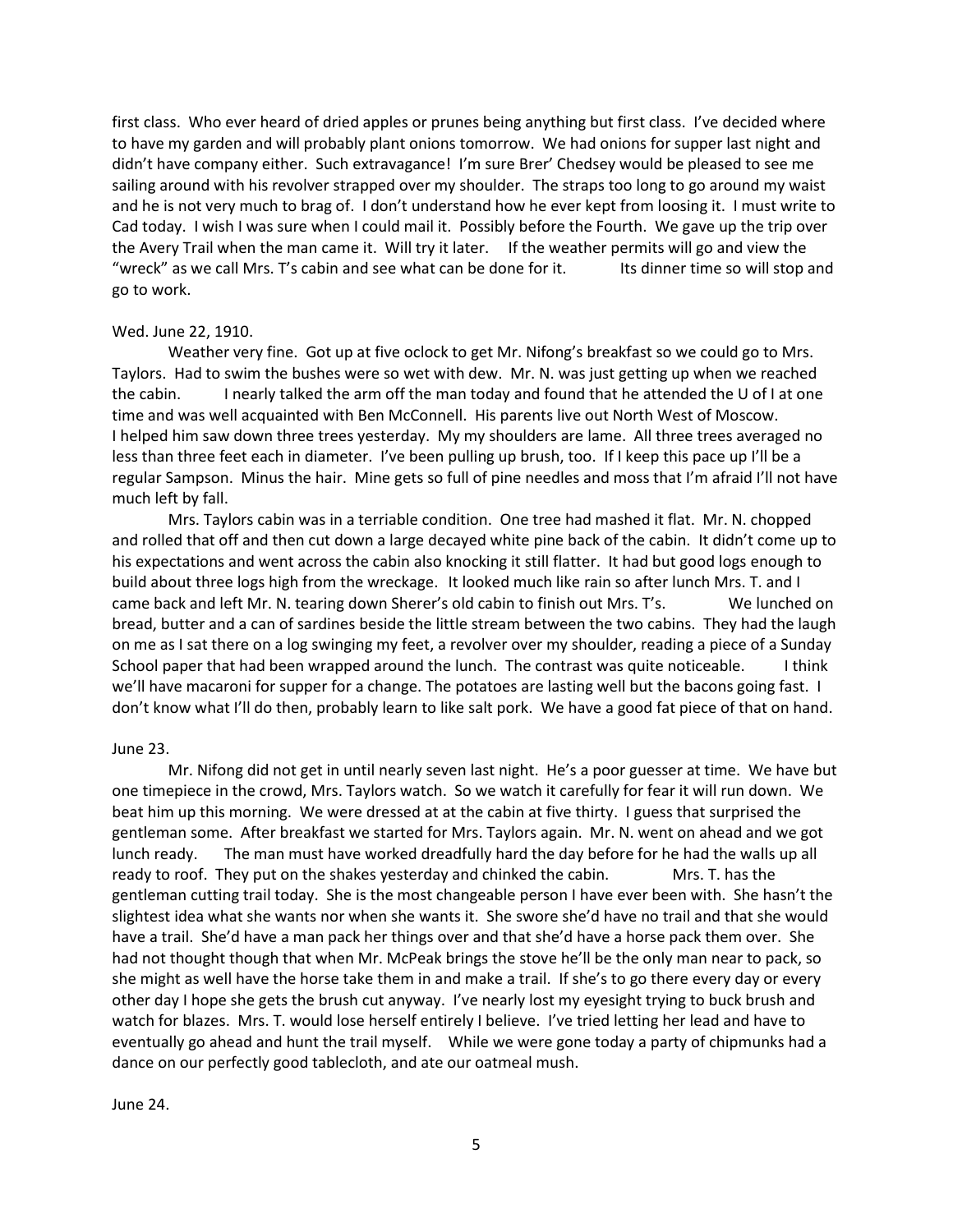Got up and to the cabin early again. My but I am sleepy and the days are long when you start it at five in the woods. Mr. N. is working on the trail again. If ye been pulling brush and raking in the yard. I read an hour or so, have written nearly as long at it is but eleven oclock. We have dried apple pie, light bread and bean soup for dinner, also potatoes. Theres some class to that. This is to be our first pie, so don't know how it will seem, but it looks mighty good. We didn't get started to May's till quite late last night and it was almost dark. I walked like a racer and Mrs. T. had no trouble in keeping up. She's a very poor walker but I think she'll get better with time or as she becomes accustomed to it. We have been too busy to go to Mrs. Torsens as yet. Besides could not while the man is working. Misquitoes are better since the rain. Had a heavy frost last night and today is beautiful except a little breezy.

#### June 25.

Mr. Nifong is working on the trail. He thinks he will get through today. We are watching fire and sunning ourselves. I sat out on a log with my hair down and my back to the sun for over an hour. The sun then got too hot for me and I came in to the cabin to write. I really believe I'm lazy today. I'd rather lie on the bed than pull brush.

Evening. At noon the fire got the start of us and Mr. N. had to fight for an hour to keep it out of the big pine tree. We didn't go to Mrs. T's as we had expected but stayed to watch the fire. I wrote to Miss Caldwell, Aunt Lydia, Margaret and finished Cad's letter this afternoon. It must be dreadfully warm out for it is quite warm in here today. Our evenings are unusually cool and I've been sleeping in my wool socks. I'd get my feet damp going over to the bedroom and then suffer with cold feet till I got desperate and hunted up the socks.

### Sunday, June 26.

A beautiful day, just a slight breeze blowing from the North. The Man does not work on Sunday but expects to do his washing today. He made a washing machine last evening. It is a corn can fastened on a stick. He took a spike and made holes through the can before fastening it to the stick. It works like the old fashion stomper. We have a tub but no washboard. So he soon remedied that. As it was Sunday we could sleep as long as we pleased. Oh! the irony of fate. I just couldn't sleep and I wanted to so badly. I got up early and slipped out and sat on the porch for an hour or so. Then I went in and tried to dress without waking Mrs. T. but didn't succeed. We dressed and came over and had breakfast at nine thirty. I decided to write while the dish water heats. Mrs. T. is making a cake. She has a hard time and cannot swing into the ways of the woods gracefully. She cannot eat mush on her plate nor drink condensed milk. She don't see why mice and chipmunks must bother us. We have enough to bare; she wishes for rough on rats forty times a day and just cannot get use to covering things up. She has been quite good tempered for three or four days but is under the weather this morning and nothing suits. She is very discouraged now because she can see no large trees near her cabin. I wish Matt would come in and prove that she either has or has not a stick of timber. The relief would be great to me.

I'm afraid it will be a long day unless the gentleman makes some fun for us when he starts the washing machine. Nothing doing. Sunday long enough for two ordinary days. Mr. N. went fishing caught five. They were quite small and only an aggravation. Think I'll go myself some of these days.

### Monday, June 27.

Wash day. Still at Mrs. Taylors. Got up at five twenty to get the man off as early as possible. We followed after straightening the cabin and getting lunch ready. I tried helping Mrs. T. pull brush for two days. When she was with me at home and I was pulling brush or picking up she did not turn her hand to help so don't think I'll put myself out much to pull for her any more. Nothing exciting. Mr.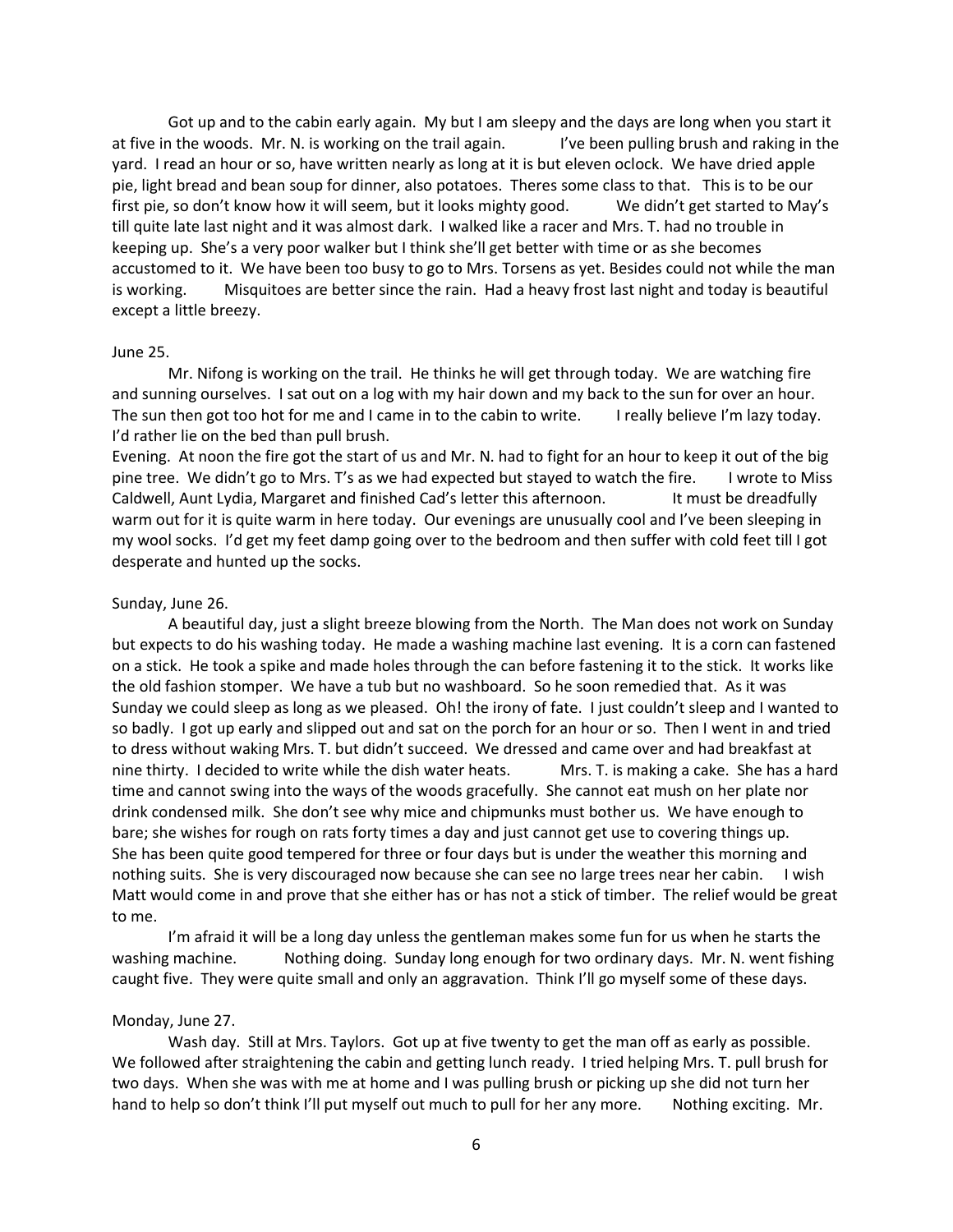N. finished chinking the cabin for Mrs. T. and sawed and rolled logs in the yard and picked up. Also dug her spring out. The trail is real good, a great improvement over no trail.

### Tues. June 28.

Work again still at Mrs. Taylors. She is the most changeable person that ever walked a trail. I don't see how Mr. N. ever decided to do or what to do. She is not accustomed to things yet and thinks it truly dreadful to walk to her place in fifty minutes. Made garden, a table, and bedstead, sawed three trees, burned brush and picked up today. The lady is provoked about something and wont have the gentleman go back tomorrow. So I think I will have a garden soon. We broke the axe handle today and Mr. N. run out of smoking tobacco. Such times. We left later than usual. Mrs. T. and I left about twenty after five. As we neared the clearing I smelled smoke and tramped pretty lively for a while. I thought our smudge fire had spread. As soon as I neared the clearing I saw it came from Mays. We knew then that Matt had arrived. Will Frei is with him. We expected to be put out of our cozy bedroom but Matt wouldnt hear to that. They made their bed in the barn and we sleep on in state.

### June 29.

Matt called and woke us at five fifteen this morning. My but that seems early. We dressed, made our bed and were on our way at twenty till six. That's speed for these parts. Mr. N. is making my garden this morning. I think he'll finish here about tomorrow and then leave for town. I'm having some handy white pine wood cut to last us till we see the next man. I don't know when that will be. I swept my floor today. Hurrah. I'd give a fortune for some large tin cans. The chipmunks are eating holes in everything they can get at! Its beans and dumplings today. That doesn't affect my appetite in the least. Mr. Nifong finished my garden and went over to Mrs. T's to get some things and to take her stove over. (the old one from the Boomer cabin).

Matt told me that the extra stove in May's cabin belonged to me. I shall bring it over and take it to the spring to heat water on when we wash. It will save a great deal of carrying. He also told us it would take but a mile of trail to hit the government trail to Avery from here and that the trail must run, according to the sections it crosses, just about a quarter of a mile back of Mrs. Durhams. He is going to try one day this week to see what kind of a trail and the shortest one that could be blazed through for us. It will be but twenty five miles to Avery and an easy trip. It would surely be fine. That would take us to Torsens and on to Avery without touching the meadows.

Saw a fresh bear track yesterday. Suppose the lovable will be paying us a visit before long. I guess I've been writing some. Here my book is full and but two weeks gone. I'll have to back track.

### Thursday, June 30.

Mr. N. planted the garden, cut brush South of the cabin and cut up the trees we cut down, and rolled them away, and cut wood enough for about six weeks. He will leave in the early morning hours tomorrow. My check for ten dollars was given today in payment. I haven't planted my flower seeds yet but will soon. I'll have to prepare the bed for them myself. I guess I can alright but in all this great outdoors I don't know where is the best place for my handful of flowers.

### July 1, 1910.

Got up at the usual time. Mrs. T. wants to plant her garden today so we will go over to her house. Mr. N. got off alright, but don't know at what hour he had breakfast before he left. I guess we have the chipmunks now. I took a rope and stretched it between two little picture wires, the wires being fastened too the rafters on both sides of the roof. I think that will be quite secure, so we leave feeling somewhat better.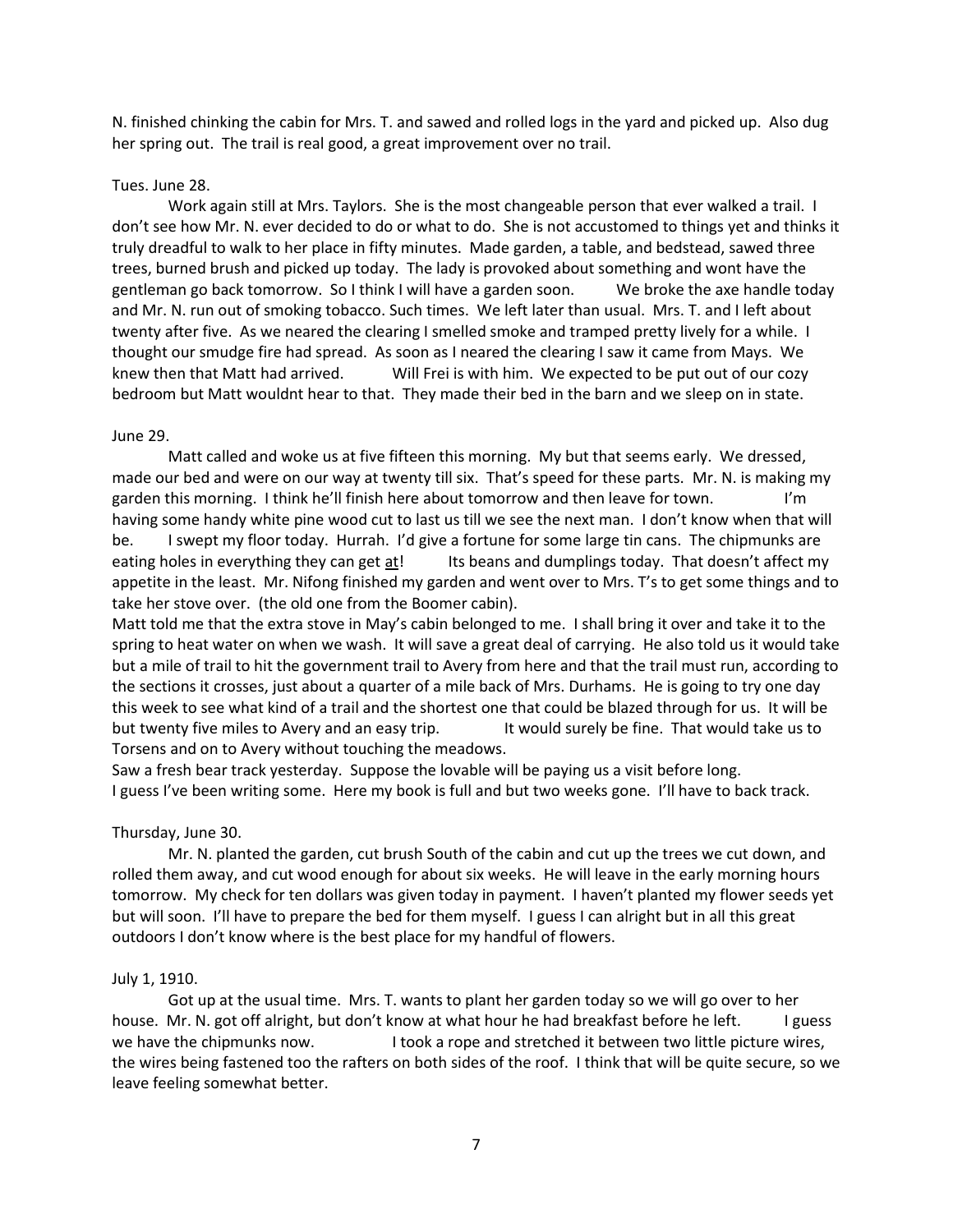Later. Well! I guess feelings don't count for much. I took sick about four and we came home early. I felt like sin and don't feel much better yet. When we stepped into the cabin we found one sack on the floor and oatmeal over everything. I don't see how they ever got across to that rope. The sack that was on the floor contained about a qt. of lima beans. It was divided into four parts and two of them contained rice. We had six pounds in all. It was all gone to the grain and the partitions were ripped open. There was not a hole in the sack to show where mice or chipmunks had been working. I was in such a hurry that I didn't notice whether the rice was alright when I hung it on the rope this morning but it was all there when we put it away the night before. It does certainly seem strange. I never knew anything but man would rip out a seam to get into a rice sack. Some straggler must have gone through and helped himself. He must have been a fiend for rice for everything else is O.K. There has been but three other people in the woods that we know of, and it surely couldn't have been either of them.

#### July 2, 1910.

Am on the bum so we stayed at home today and idled away our time. We were going to wash but had to put it off till Mon. We seem fated with the wash. I felt better this P.M. and raked a little in the yard. I sat perfectly still on the edge of the bed gun in hand and watched a chipmunk make his search for the oatmeal. He was certainly a cunning rascal. He tried wire walking but was afraid. Then he climbed to the bedpost and jumped about four feet and landed on the sugar sack. It didn't prove to be what he wanted so he run along the wall until he came to the shelves, from there he jumped four feet again and on to the oatmeal sack. I frightened him away and moved things along the rafters a little farther so he could not jump from the shelf and waited. He came back, tried the wire, went around the wall and came in on the ridge pole and jumped from there down on the sack. I kept still and when he left he walked the wire up to the side rafter like a regulation paid circus preformer. My blood was up and I shot him as he left the wire. One less to account for and feed. We've given up in despair. About the time the munks get through eating the oatmeal the bears will try the flour and sugar.

### Sunday, July 3.

We have invited Matt and Will to six oclock dinner, and I'm all dressed up. I put on the dark pongee and my brown skirt, a white collar and the old peacock pin. There's style to that. I know I'll win a home. We are going to have fresh light bread, hominy, lima beans, soup and dumplings and dried apple pie. You would laugh to see the soup. I'm not fond of salt pork so we thought the men could help us eat it. We boiled it till tender and to the liquid added oatmeal, potatoes, onion, salt and pepper and a small portion of tomato juice. Just before ready to serve, Mrs. T. made drop dumplings and dropped them in. I never tasted anything so delicious. I don't know how it would taste at home but it was certainly fine and the men nearly foundered. It looked stormy so we left early for Mays and sit up by a smudge and watched the electrical display. It was quite severe but no rain.

#### Monday, July 4.

The glorious Fourth is nearly passed. I have spent the day shooting chipmunks, reading aloud and writing. O Yes! I took a nap too. Sleep is a wonderful time killer and it is needed too in this high altitude, when one rises at five. Wish McPeak would drop in with the mail. There has been nothing to denote that this is the glorious fourth except the drumming of the blue grouse across the swale and the low rumble of thunder as the clouds catch on the high divide to the north. We have had sunshine and clouds generously applied today. The weather is very undecided but that distant grumble of thunder wearies me. I wish it would rain and be done with it and then it would be so good for the garden. We save every thimble of water and throw on the lettuce bed to coax it along. Matt is so rushed for time I'm afraid he wont have time to investigate the Avery trail and things will have to go on just as they are. If we could only make it there, then we could get out easy and get our mail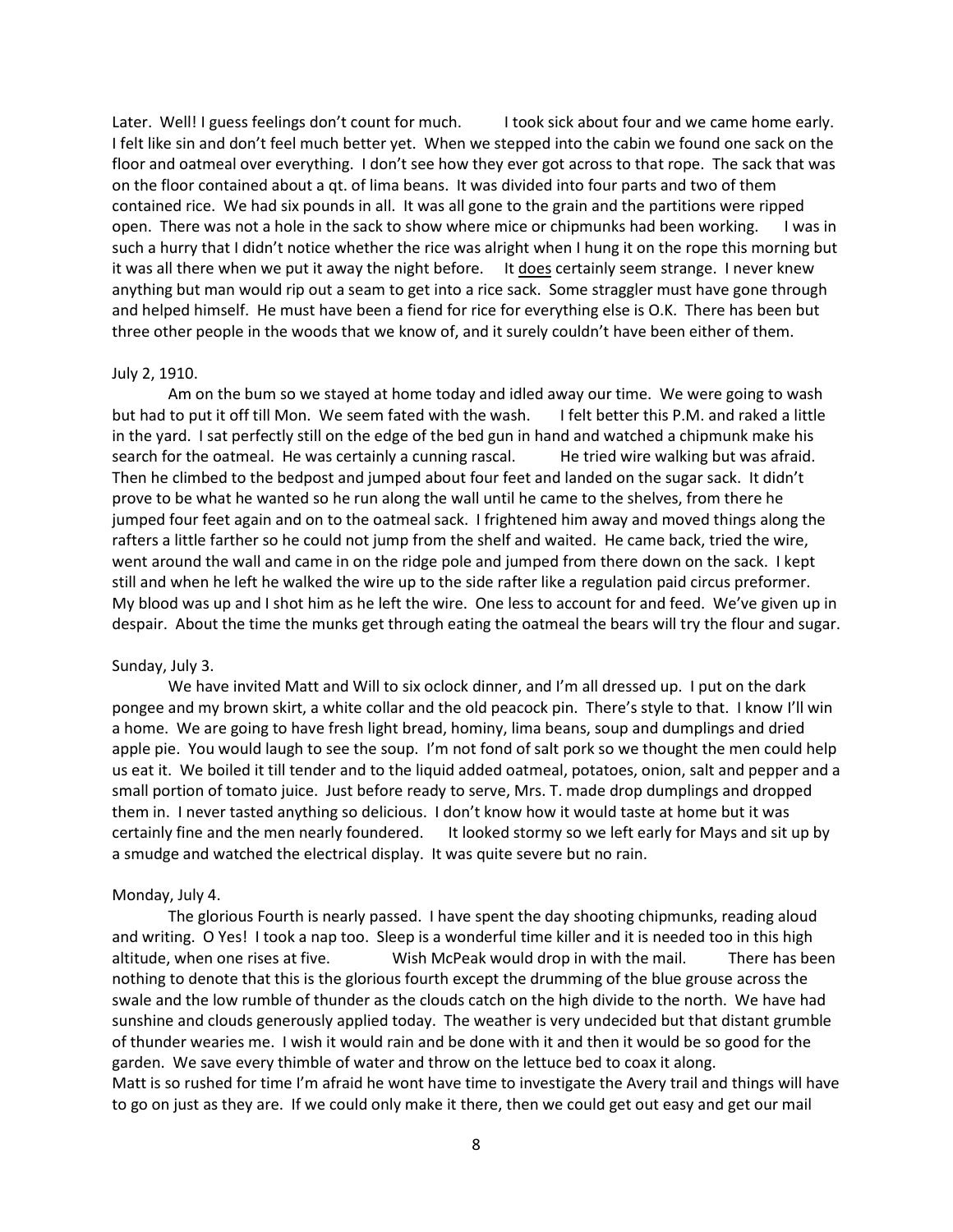brought in by the rangers. Pshaw if I'd known how busy he was I'd have kept Mr. Nifong another day or so and had him cut a foot trail through for us or at least reblaze it. I guess its up to us to either walk the meadows or stay at home and it certainly does look like staying at home. I was going to borrow Matts horse Sunday but she had never been ridden by a woman or without a saddle. I thought it too risky and stayed at home. Wish they would kill a veal before they go.

### July 5.

Matt leaves tomorrow and is gardening today. I took the hatchet over to them today and he gave me enough winter onions to plant a row across the garden. They're South Idaho onions and multiply a hundred to one. At that rate we will be compelled to dig about twenty four thousand onions by spring. I'm afraid I'll not be equal to the task. NO! NO!

Bill came up this P. M. and brought the stove. We decided to use it for a cellar and stored everything in it that the chipmunks like. I guess they'll have to mine some if they get it now. Bill shot six chipmunks today and fed them to the dog. He stayed till four and then we went down to see Matt to get rid of him. He made us some patent mouse traps and told me how to trap and skin mink. On the way over to May's he went clear across the swamp to gather some roses for us. Oh! Bill! Now "whatch no about that." They were beauties and we sure appreciated them. They wanted us to stay and eat beans with them but the dish cloth looked worse than ours so we declined.

Matt tells us that the Milwaukee engineer says Marble Mountain is ten thousand feet high at the peak, that we are four thousand feet above sea level in this basin and that the rocky point we come over before we get to deep lake is nearly eight thousand feet. Perhaps that accounts for some of our high mindedness.

### July 6.

Went to bed early but got up earlier. The men called at three thirty. They wanted to make it to the divide before it got hot. We talked awhile then came over to the cabin. We could not scare an appetite of any size until six. We had breakfast then and I carried six kettles full of water to the lettuce bed. We decided to do our muchly put off wash today, so took the washers dishpan and tub and went over to May's. We had a very large wash and nearly covered the six hundred feet of new fence when we had it out to dry. But unless the sun is a wonderful cure all some of the pieces will be pretty yellow. I was very tired after we were through. We then walked home, got dinner and took a nap, so feel better now. Its no fun to run one of those patent washers and carry water up hill to keep it going.

Mrs. Taylor is wearing a blue house gown. Shes too stuck up for anything. She washed her heavy suit today. I haven't had the courage to put one one of my dresses yet but have stuck to the "brownie." This is an awful big world over here and the whole outdoors crowds hard against the clearing fence at night. I hate to leave the cabin at night for fear a bear will take things and "skiddoo" but it seems so shut in among the trees that I can't bear to sleep there bear or no bear. So here goes.

### July 87.

Have lain around all day in the shade. I did rake and pull a little brush this morning. I think I shall do but little work around my yard till I decide where to put my new cabin. I don't care about the yard for the old one. I took a bath this P/A.M. and put on my stripped dress. It is so long and feels so funny I don't believe I'll ever wear it out only around the bottom. When I look down and see my big shoes under my skirt I feel just like a peacock. I don't know why I dressed up unless I just couldn't stand brown any longer. We are reading "The Or Lis[?] out loud so will leave early and build a smudge at Mays and read.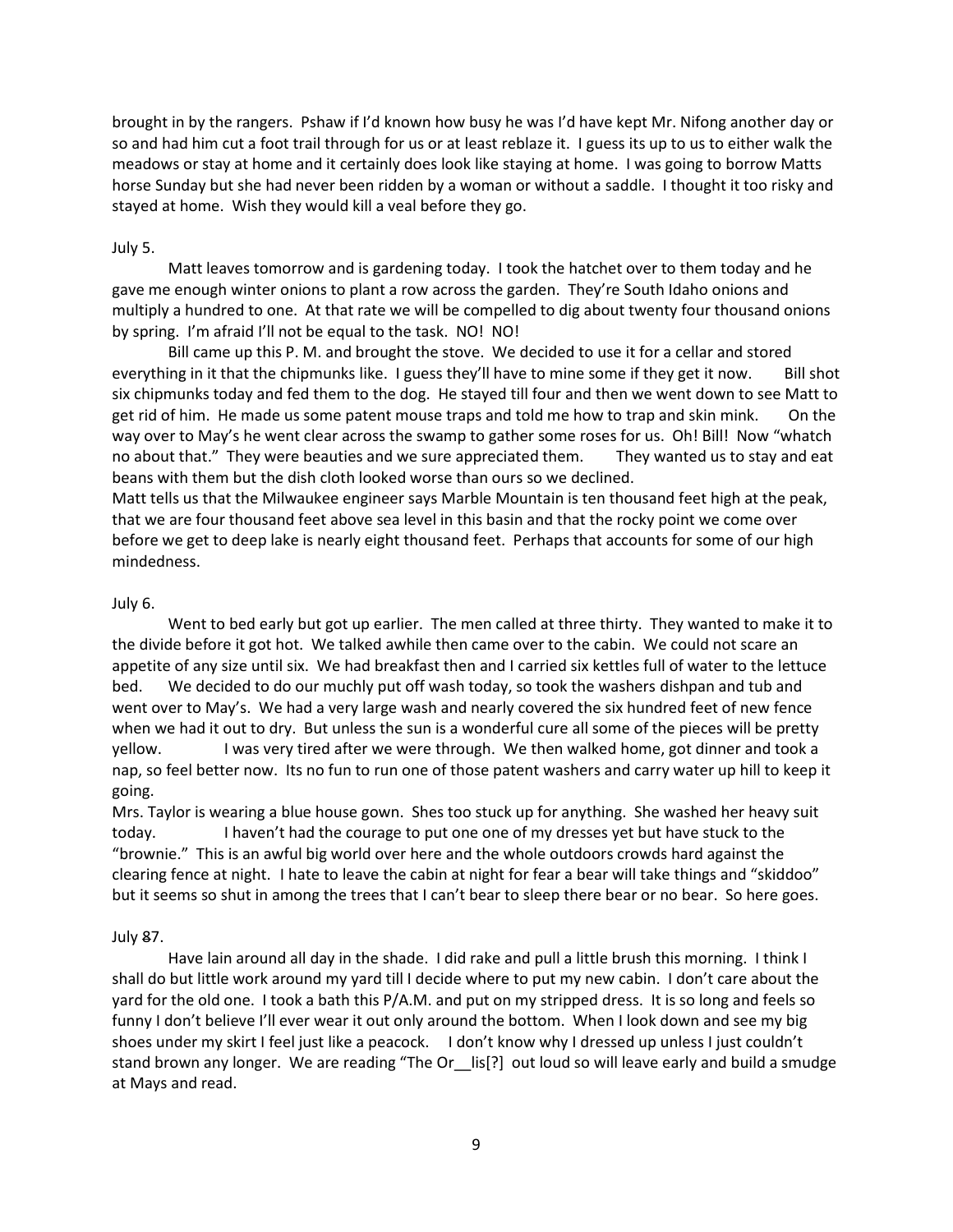### July 8.

Well I found out why I dressed up yesterday. I guess it was because I couldn't help it. Mrs. T. and I were sitting out on the porch reading when we heard the awfullest noise I ever heard in the woods. I was repented. My heart and I fought for breath. I finally won and told Mrs. T. I never had heard such a noise. It seemed to come nearer and I finally remarked that it sounded as if her stove had decided to come over by lightning express. We heard the racket off and on for about ten minutes and then heard a call. We answered and then knew it was Mr. McPeak. It was dark when he got in. He brought the mail. Thank goodness. I was about to get desperate and walk to Clarkia for it myself. He said as he was bringing Mrs. D in yesterday they met Mrs. Torsen, Henry and Myrtle at the bars about twelve miles on the way. Myrtle came on back with her mother but Mrs. T went on to Clarkia. Myrtle is terriably broken up and disappointed and sent word for me to come over at once when Mr. McP. came back. So we are going over this morning. Mr. McP has gone to Mrs. Taylors to take some things over and we will meet him at May's.

### July 9.

Home again. We rode over to Mrs. D's on the pack saddles. Such fun. Mr. McPeak had dinner and then left for Clarkia. We decided to stay all night as Mrs. T. wasn't feeling well. Read the newspaper today, first I've seen. Mrs. T. was somewhat put out at having to pay for a pack horse to bring her stove and some bacon in. She understood that Mr. McP. was to bring the stove in and take her things on over for no further consideration. I understood that he was to take only the things she had here that he would have taken had her cabin been ready to receive them. We always misunderstand things so I wonder if I am daffy. We left Mrs. D. sometime this morning. Mrs. T's watch is not running and neither is Mrs. D's so we have no timepiece. Our appetites are all we have to go by. We blazed a trail around the other side of the meadow so we can go to Mrs. D's and have but one wet meadow to cross. We saw either two deer or the same one twice. Were all dreadfully excited. Mrs. D could have shot it either time but I had the gun and was always too far away. My but I wish we could have gotten one. I'm somewhat tired after my visit and the walk home. I don't know what time it is but I'm hungry so will start things to moving.

### June 10. Sunday.

Have just read and talked and hunted shade today. Nothing doing.

### June 11.

It was a calendar month yesterday since we left home. It doesn't seem possible. We have now twelve months and 29 days yet to serve. If all goes well. We went over to Mrs. T's today and she dug and made some garden. We had our lunch of biscuit, bacon and coffee. We made a squaw fire and cooked the coffee in the cabin on the floor. She took the featherbed over to her cabin so I presume we will be taking an all nights nap over there before long. Not if I can help myself though. The lady told me yesterday that she does not expect to go out at all until the fourteen months are up. I don't see how she will make it, but she's so confoundedly head strong that I suppose she'll try. Different here. I going when I take the notion. I tried to persuade her it would never do for her to try to remain without going out before winter and that she could or should not remain in here alone if I go out. She will give in to neither. I think she now expects to go and stay with Mrs. D when I take my wild chase but I think Mrs. D will be going out herself and when she does I go too. Now that may be gross selfishness or anything you want to call it but I want to see civilization before I house for the winter.

July 12.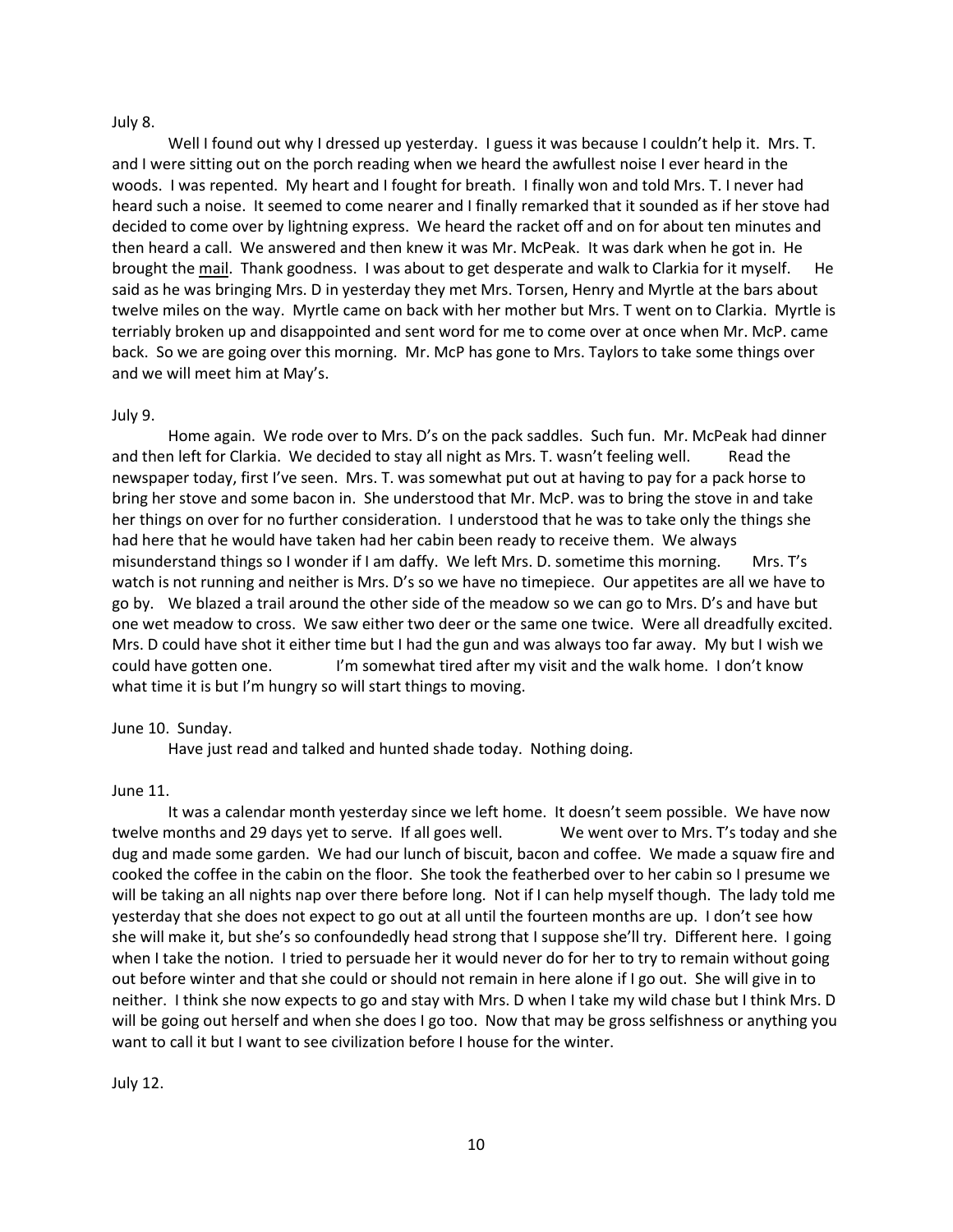How's that for thunder! The mice are so tame I guess they'll eat us next. I touched one that helped himself to a biscuit while we were sitting at the table talking after supper. Every time I'd move he'd scurry away only to come back and try again. I never saw such mice. They are larger than town mice, have large ears, white breasts and are a soft blue gray. They are quite musical and keep perfect time on the tin pans at Mays every night but I can't decide whether they do it with their feet, teeth or tails.

We sprouted the potatoes today and found that the flies had been very busy both outside and inside the sack. Whoever heard of flies blowing raw potatoes and an old gunny sack. They beat the band. That makes me think, "once Cad got blamed." We are going to iron after dinner. We have to go to May's to iron. The table is too weak at my house. My such times! The onions grow about two inches a day. They're beginning to look like mountain lilies. I cleaned off the shelf today and found the mice had helped themselves and gotten entirely away with all my clover seed. It has been very stormy looking today and has been thundering all morning. Mrs. D. and Myrtle are coming over some day this week. Good speed!

# July 13.

Nothing astir. I felt weak and horrid today so have lain around in the shade and studied the dictionary. Haven't been sleeping well for a couple of nights.

# July 14.

Went to Mrs. Taylors this morning. Got up early but don't know what time. My but we do miss that watch. It clouded up this afternoon and we suffered dreadfully from the heat and closeness on the walk home. It has been thundering and threatens a real live rain. I will be glad for the gardens. We are tired and will hustle off to bed as soon as we have supper and wash.

# July 15.

Well it beats the band that a fellow can't sleep. Mrs. T. stayed awake last night to see if I was fooling about not sleeping. I don't think I slept twenty minutes. O Pfiffel! And there was such a lovely rain. It didn't rain as much as it should have for the gardens but suppose we must be contented with what is sent. Took a bath and dressed up again today but as yet there has no one come to see us. Wish I knew what time it is. We have been reading aloud for an hour or so before going to bed. The nights are beautiful. They make me think of Miss Caldwell.

We discovered to our sorrow that the flies blow fresh onions. They spoiled our lunch yesterday. That's the limit. I expect they'll blow the expressions off our countenances next.

# July 16

Went to Mrs. Taylors again today.

# July 17.

Read this morning and took my bath for Sunday is always bath day. Dressed up in my gingham. Expected Mrs. Durham and Myrtle but they didn't come.

# July 18.

Took it easy all day. That's what I've been doing for a week or so. I'm afraid I would but there's no danger when you don't sleep more than half the night. Have been writing letters to every one I know. Getting ready for the next mail.

# July 19.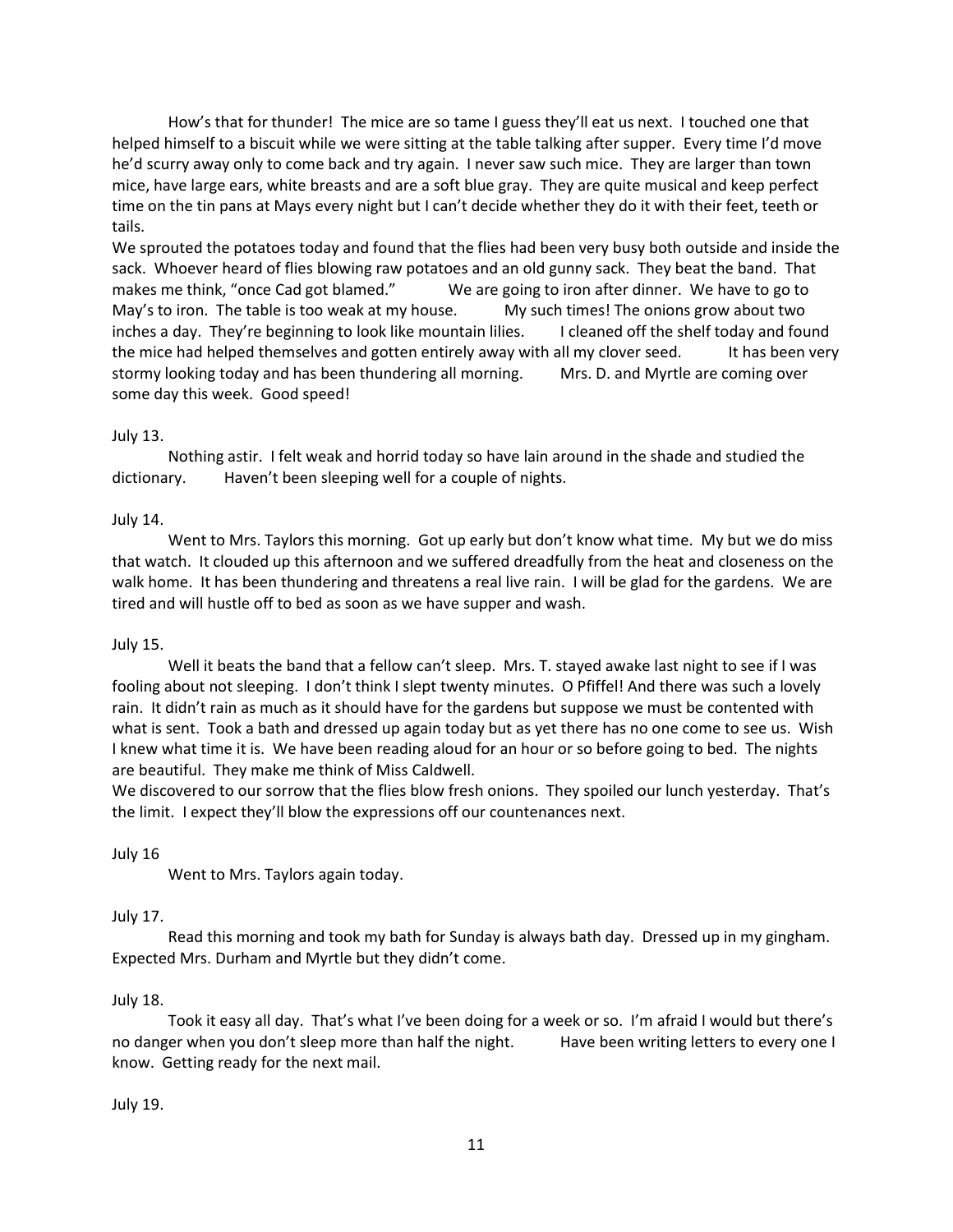Washed today. Just as we were coming to the cabin from May's we heard a call and answered. It was Mrs. D & Myrtle. Glad! Indeed indeed! Yes! They have great tales to tell about the deer eating the garden and also seeing four in the clearing at once.

### July 20.

There's some tired folksies at camp tonight. We tried to run the line from here to Mrs. Torsens. We made it fine to the corner but could not find the quarter line. It was late and threatening rain and none of us enjoyed the prospects of staying under a tree all night so we retraced our footsteps. My it was provoking. We were within a quarter of Mrs. T and then to have to give it up is very exasperating.

We are going home with Mrs. D tomorrow and see if we can locate Mr. Flowers.

### July 23.

We went to Mrs. Ds and got caught in a thunder shower on the big hill. It rained and we were drenched. A sorry looking bunch we were when we struck the meadow. At '49 we saw a man's track going towards the cabin. We hurried on as fast as we could for our wet skirts and shoes. When we reached the cabin we found that Mr. Cooper had been there and left us some provision and Mail.

We all tried to change our cloths and read our letters at the same time. The attempt was laughable but quite successful. Thinking Mr. C. would go out the next day we sat up late and wrote letters. The next morning Myrtle and I went to Mr. C's with the letters. We were watching the trail very closely expecting to see tracks leading the wrong way and that we had missed Mr. C. Suddenly we heard the sound of chopping and Myrtle gave a piercing scream. Then thinking she would frighten the person she shouted normally. Mr. Rouark the State man was with Mr. C and they got us a fine dinner and treated us royally. We got home about six oclock and got up the next morning and started for home. Mrs. Taylor stopped at the old cabin and picked up all the tin cans she could carry and brought over to clean out. She is getting quite a supply for her kitchen but I'd hate to do it that way. Everything all right when we got home.

#### Sunday, July 24.

Mrs. T. wanted to go over to her place today and stay all night. My but I hate to think of it. Yet I suppose its right to do so. We got up so late that we couldn't go. So spent the day reading.

### July 25.

Got it today, were getting everything ready for the fray. We go to Mrs.T. to stay all night.

#### July 26.

Made it. But am in a duece of a temper. I didn't sleep a bit and Mrs. T. poked so on the way home, it was so exasperating. You'd have thought I was practicing the Wedding March to have seen me coming down the trail. We heard three shouts and a tree fall last night. Rangers I expect. I thought maybe the packer had come and found us gone and was signaling. Lots of deer tracks in the garden.

#### July 27.

Rats! Curses! Three deer at May's this morning and I missed them. I've only seven loads for the revolver so have to go slow. They are very tame. An old Mother and two little ones. I heard them go around the house and thought it was a horse. There's an old pheasant at the spring and I cant get a shot at her. Hard luck and I give a whole lot for a beefstake. I've a miserable headache today and am cranky. We are ironing and will soon be through. It was seven weeks yesterday since we arrived